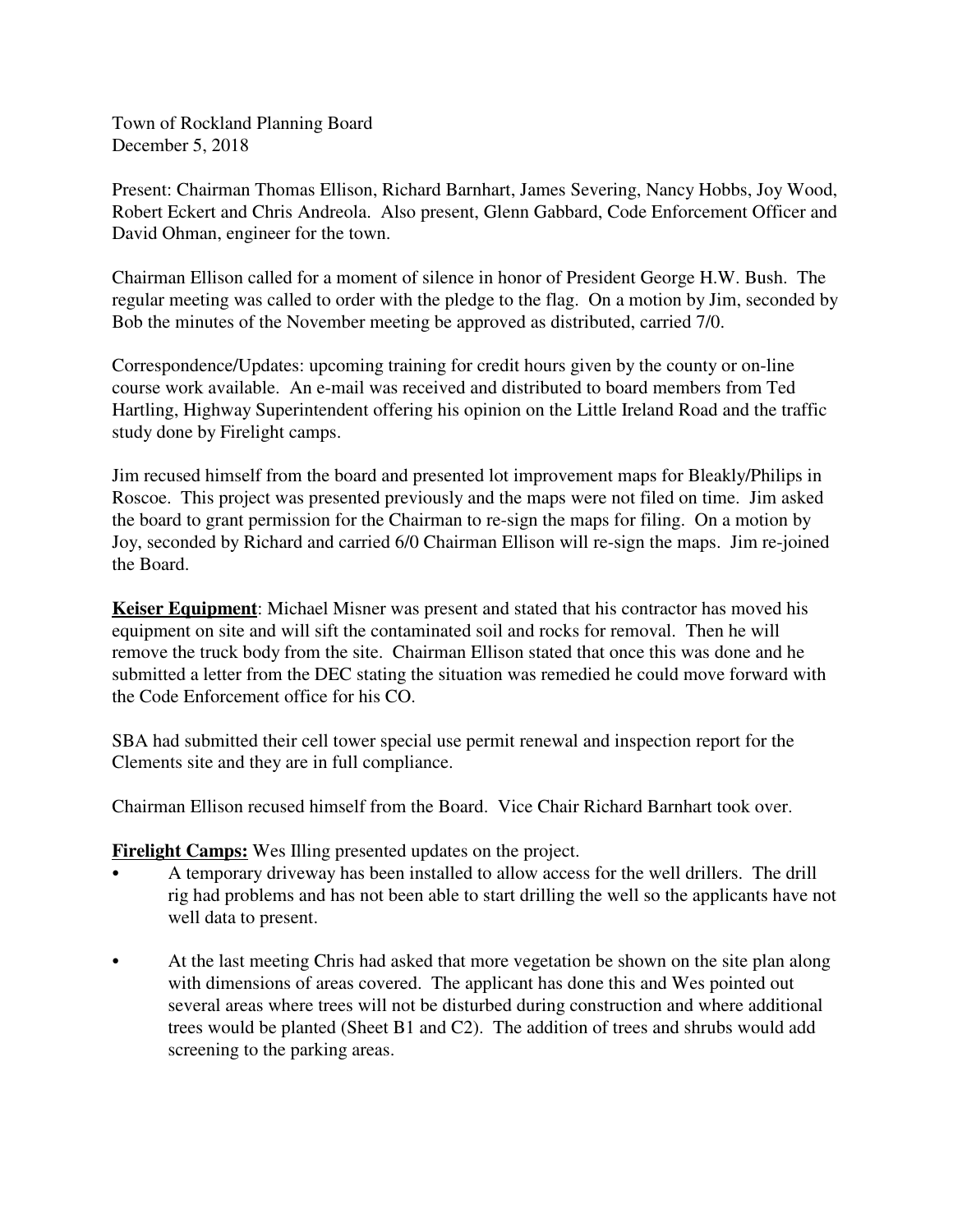- The entrance sign lighting was discussed. The light was added to the post and the site plan shows the tight beam angles illuminating the sign.
- Details were added for the requested fence along the Boddy property line 2" wide galvanized wire mesh, 3' tall.
- The walking paths would be Item 4 gravel pack stone.
- The applicant re-sized the equalization tank from 70,000 gallons to 35,000 gallons (calculations are detailed in the engineering report to the DOH).

The board reviewed the storm water waiver requests and recommendations from Delaware Engineering (letter of November 12, 2018).

# 1 *§ 185-30.1. Stormwater management.*

*Every application for a new or substantially modified Special Use shall include provisions for stormwater management in accordance with the standards of this section. Additionally, should any person intend to make land changes by grading, filling, excavating or the removal or destruction of the natural topsoil or vegetative covering thereon in accordance with a site plan submitted to the Town, the same shall only be approved and accomplished after the developer has submitted to the Town a Stormwater Pollution Prevention Plan (SWPPP) in accordance with the performance standards of the NYS Stormwater Design Manual published by DEC. Applicants shall, when required by the Town Planning Board, submit the following for review and approval by the Town:*

*An Erosion and Sedimentation Control Plan (Basic SWPPP) prepared in accordance with the performance standards of the NYS Stormwater Management Design Manual. The plans shall illustrate those measures to be employed during construction and as may be necessary to prevent loss of soil from erosion and to prevent resulting property damage, siltation and contamination of water courses or impoundments.*

*A Stormwater Pollution Prevention Plan (SWPPP) prepared in accordance with the NYS Stormwater Management Design Manual. Such plan shall be subject to review by both the Town of Rockland and New York State DEC and meet both sets of standards. Where such standards conflict the higher standard shall apply. The SWPPP shall identify those practices employed after construction and as may be necessary to prevent property damage by and pollution of associated water courses or impoundments.*

*Proposed areas of disturbance shall be drawn to scale and quantified in support of applicable SWPPP requirements (including a Basic SWPPP).*

### **Waiver Request #1**

The NYS Stormwater Design Manual is only a guidance document, and the DEC allows deviations therefrom when appropriate. It is in fact nearly impossible for a SWPPP to comply 100% with the Design Manual. For example, there are almost always small areas on a large site which are not practical to capture run-off from. In such instances, NOT treating runoff from these small areas is permitted. Numerous other minor deviations are also allowed. We propose to submit our NOI to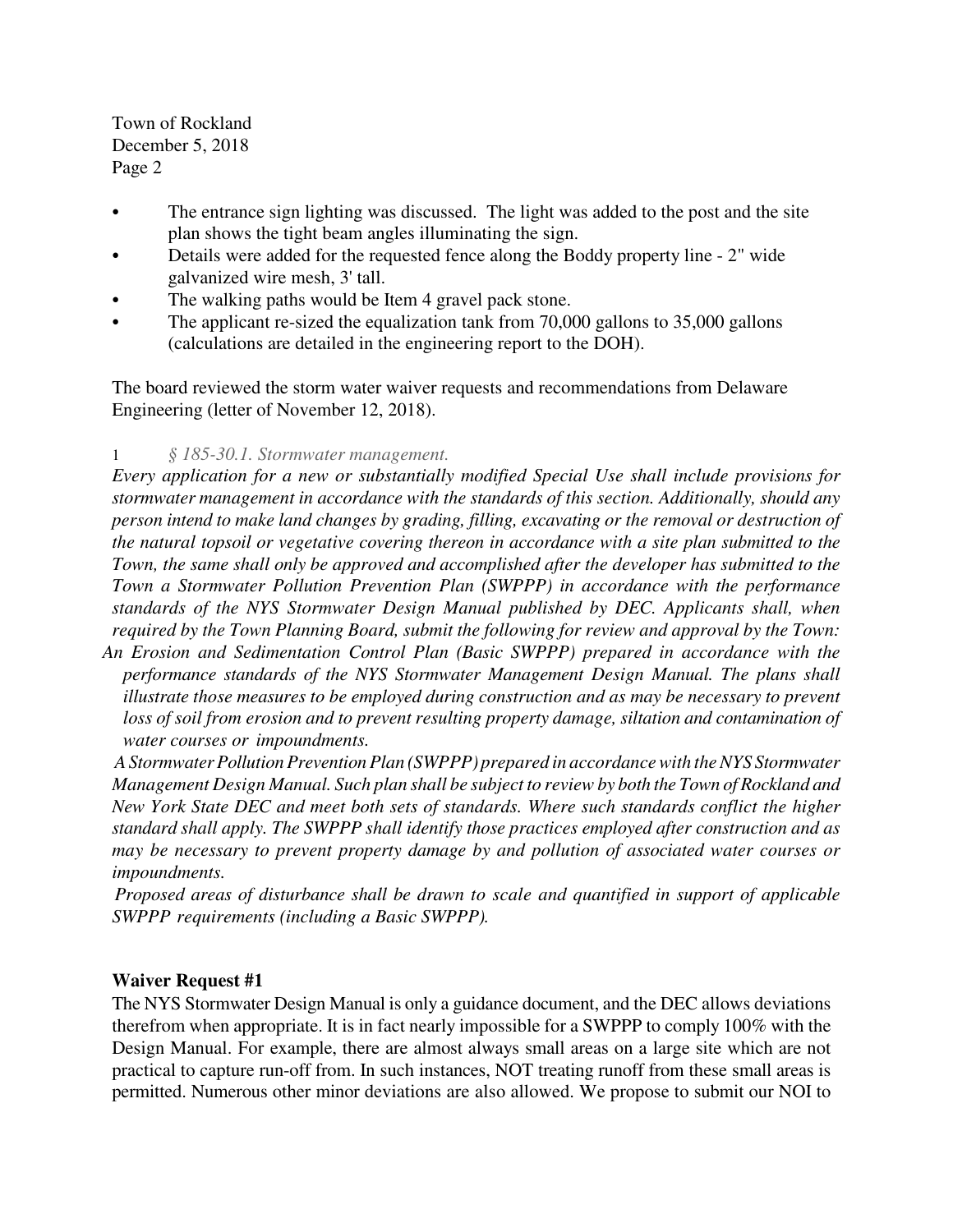the DEC. If they choose not to review the SWPPP, then - although not required by the DEC - the Planning Board could have its reviewing engineer review the SWPPP. However, before we hear back from the DEC regarding their position, I recommend the SWPPP be reviewed by the Planning Board reviewing engineer for its hydraulics to ensure the plan adequately conveys stormwater as required. There should only be one reviewing authority. We therefore request a waiver to this section.

Since we deviate from the Design Manual in the Town of Rockland for hydraulics to mitigate flooding, the town should consult the town attorney regarding invoking Home Rule for detention requirements. It is further recommended the code be revised to reflect the legal requirements as opposed to the Design Manual which as stated above is only a guidance document.

### Delaware Engineering Comments Responding Waiver Request #1

It appears that the waiver requests having only one reviewing authority for the SWPPP and considering Home Rule for hydraulic retention requirements.

We believe that it is prudent for the applicant to submit the stormwater notice of intent (NOI) to NYSDEC. If DEC reviews the SWPPP, Delaware could review their (DEC) comments, and if desired by the Town, also review the SWPPP. If DEC does not choose to review the SWPPP, Delaware could do so at the Town's request.

We understand from the applicant's engineer that the SWPPP will not conform to performance standards set forth in the NYS Stormwater Design Manual, and will state so in the NOI. We believe that this non-conformance will likely trigger DEC review. Therefore, at this time, Delaware does not intend to review the SWPPP prior to DEC's response to the NOI unless requested by the Town.

We have discussed the hydraulic modeling, that is the basis of SWPPP facilities with the applicant's engineer and understand that he is making some adjustments and will add more detail relative to swale and culvert sizing, and include these changes in the SWPPP and on the site plan drawing package. We can review the revised model hydraulics if desired by the Board.

In regards to deviation from the Design Manual, and/or current Town of Rockland requirements to mitigate flooding, and Home Rule and/or changes to code, we suggest that the Town Attorney provide his opinion on the viability of this request.

Further, we understand that previous flooding in Roscoe and Livingston Manor have resulted in previous requirements limiting peak stormwater runoff in various locations or zones. We defer to the experience of the board regarding the applicant's engineer's request to consider modifying the Town regulation to permit immediate rather than reduced peak stormwater discharge.

Robert made a motion that the Notice of Intent be sent to the NYS DEC and wait for a response, if the DEC does not review the SWPPP then Delaware Engineering will do so, Nancy seconded and carried 6/0.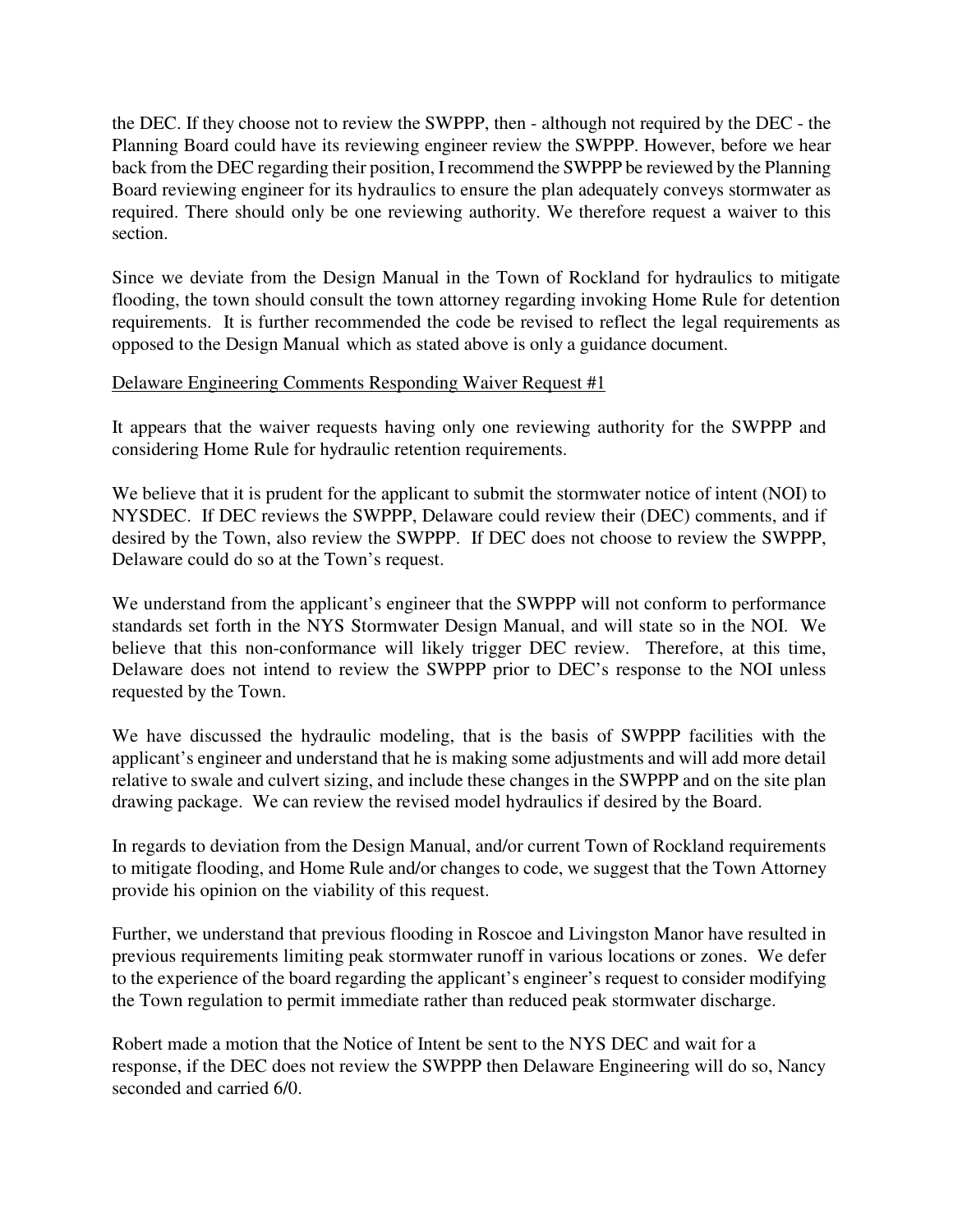*Post construction stormwater practices shall reduce peak stormwater runoff to 75% of the preconstruction peak runoff for the 10-year event. The Planning Board shall be authorized to modify these criteria if immediate discharge is appropriate.*

### **Waiver Request #2**

This criteria, established over 10 years ago, was intended only for Zone 2 of the watershed (its outer reaches, where extra detention time allows downstream flows to clear out before receiving upstream flows). Application of this criteria to Zones 0 and 1 (in and closer to Livingston Manor and Roscoe) will increase the probability of flooding in Livingston Manor and Roscoe. This section of code should be revised, unless the Planning Board intends to issue waivers to all zone 0 and 1 applications as appropriate. The map for Zones 0, 1, and 2 is attached. Roscoe only has a Zone 0 and Zone 1 as it benefits from the Zones 1 and 2 upstream of Livingston Manor. This project is in Zone 1, which is intended to follow standard DEC detention times. We therefore request a waiver to this section.

Delaware Engineering Comments Regarding Waiver Request #2

The waiver requests that the applicant be allowed to immediately discharge 100% of the peak preconstruction runoff for the 10 year event in order to decrease the probability of flooding Livingston Manor and Roscoe.

NYSDEC stormwater requirements do not stipulate storage of peak run off; that is 100% of preconstruction runoff is acceptable.

Therefore, we believe that the waiver request is reasonable.

Jim made a motion to grant this request, Joy seconded and carried 6/0.

*(3)Post construction stormwater practices shall reduce stormwater peak runoff to 65% of the preconstruction peak runoff for the 100-year event. The Planning Board shall be authorized to modify these criteria if immediate discharge is appropriate.*

### **Waiver Request #3**

Same as Waiver Request #2; this provision was not intended to be applied to Zone 1 applications, and doing so would worsen flooding in downtown Roscoe and Livingston Manor. We therefore request a waiver to this section.

### Delaware Engineering Comments Regarding Waiver Request #3

As in #2 above we believe that the waiver request is reasonable understanding that 100% preconstruction runoff is acceptable for compliance with NYSDEC requirements.

Joy made a motion to grant this request, Robert seconded and carried 6/0.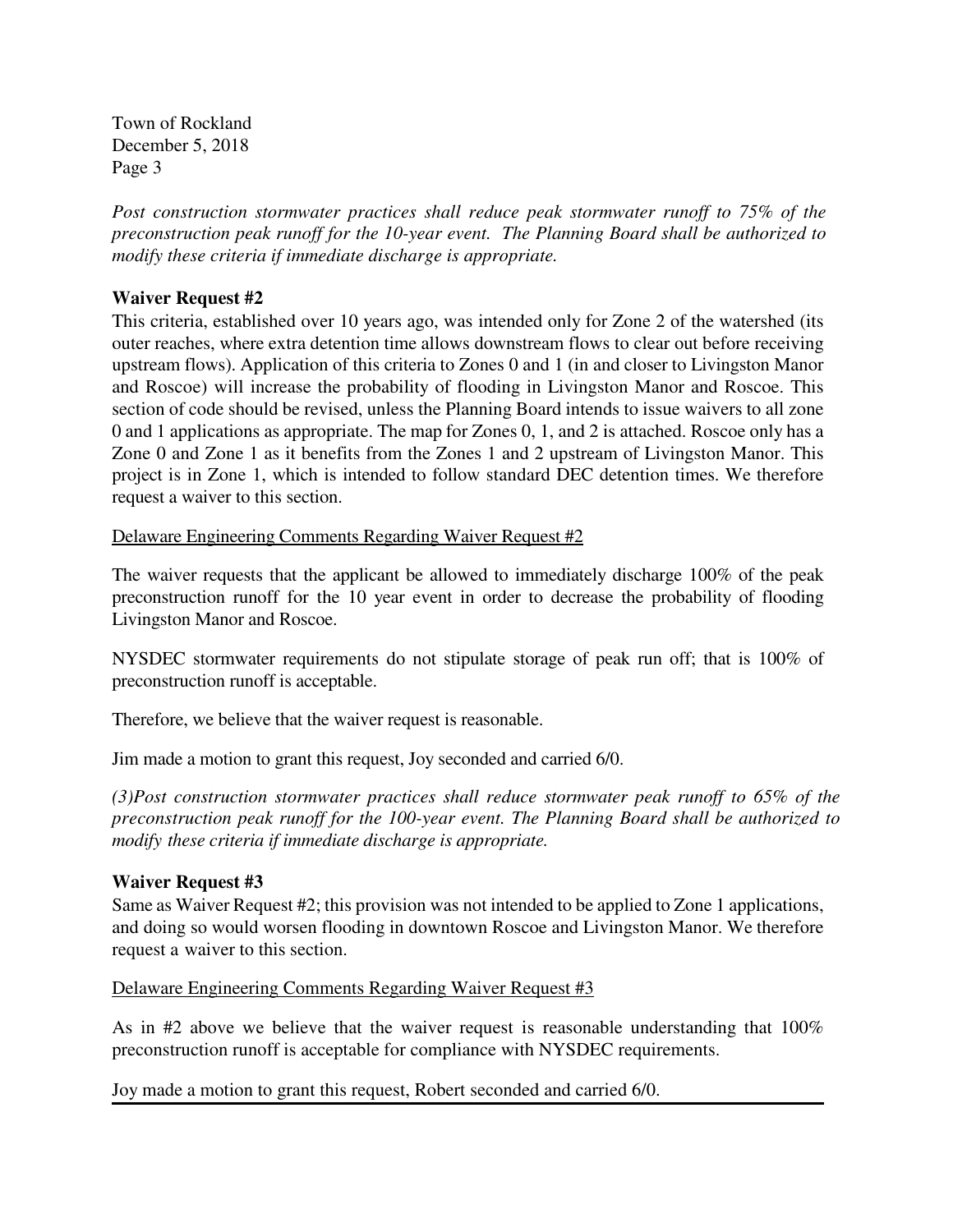*4)A certified copy of a completed NOI, signed by the applicant's professional representative. A copy of the New York State DEC reply to NOI (the notice to proceed) shall also be supplied if issued. (5)Storm drainage facilities shall be designed to handle the anticipated peak discharge from the applicable catchment for a 10—year event with one foot of freeboard remaining at peak flow.*

# **Waiver Request #4**

According to the HydroCAD Model the difference between the water elevation in the roadside ditches (swales) for the 10 year event vs the 100 year is only a couple of inches in elevation. This is in part due to the grades. The swales are designed to accommodate the 100 year event without overtopping. There is merit to having additional freeboard in the swales for cases where velocities are low due to small slopes. However, in our case the water velocity is erosive. That is why we had to rip-rap the swales. As sediment over time fills in the voids between the rip-rap, the channels will become smoother and velocities will further increase. Hence, any sediment above the rip-rap will be scoured away and deposited in the Forebay of the stormwater pond.

In addition to the lack of technical justification, rip-rap swales are expensive. To oversize them adds unnecessary disturbance and cost. This is further compounded by the fact that there will be sections of the swales which will have bedrock above the design depth which will require a hammer to achieve the needed depth per the design. We therefore request a waiver to this section.

If there are swales which do not have erosive water velocities (V>2.3 FPS) then we shall provide 1 foot of freeboard for the 10 year event. Delaware Engineering has a copy of our Hydrology Model to verify compliance with the suggested criteria.

### Delaware Engineering's Comments Regarding Waiver Request #4

The applicant's engineer has provided reasonable justification for designing roadside ditches/swales to accommodate the 100 year event without overtopping and not providing one foot of freeboard during 10 year events for swales with velocities greater that 2.3 ft/s.

We believe that handling the 100 year event represents the worst case scenario and it is reasonable to grant the applicant a waiver from providing 1 foot of freeboard in roadside ditches/swales during 10 year storms.

The applicant's engineer is reviewing the hydrology model at this time and plans to provide Delaware with the information to demonstrate compliance for 100 year events at slopes generating velocities of greater than 2.3ft/s, and one foot of freeboard for a 10 year event when velocities are less than 2.3 ft/s.

Therefore, we believe that the waiver request is reasonable pending demonstration of their proposed deviation from the current requirements.

Joy made a motion to grant this request pending demonstration of their proposed deviation from current requirements as advised by Delaware Engineering, Nancy seconded and carried 6/0.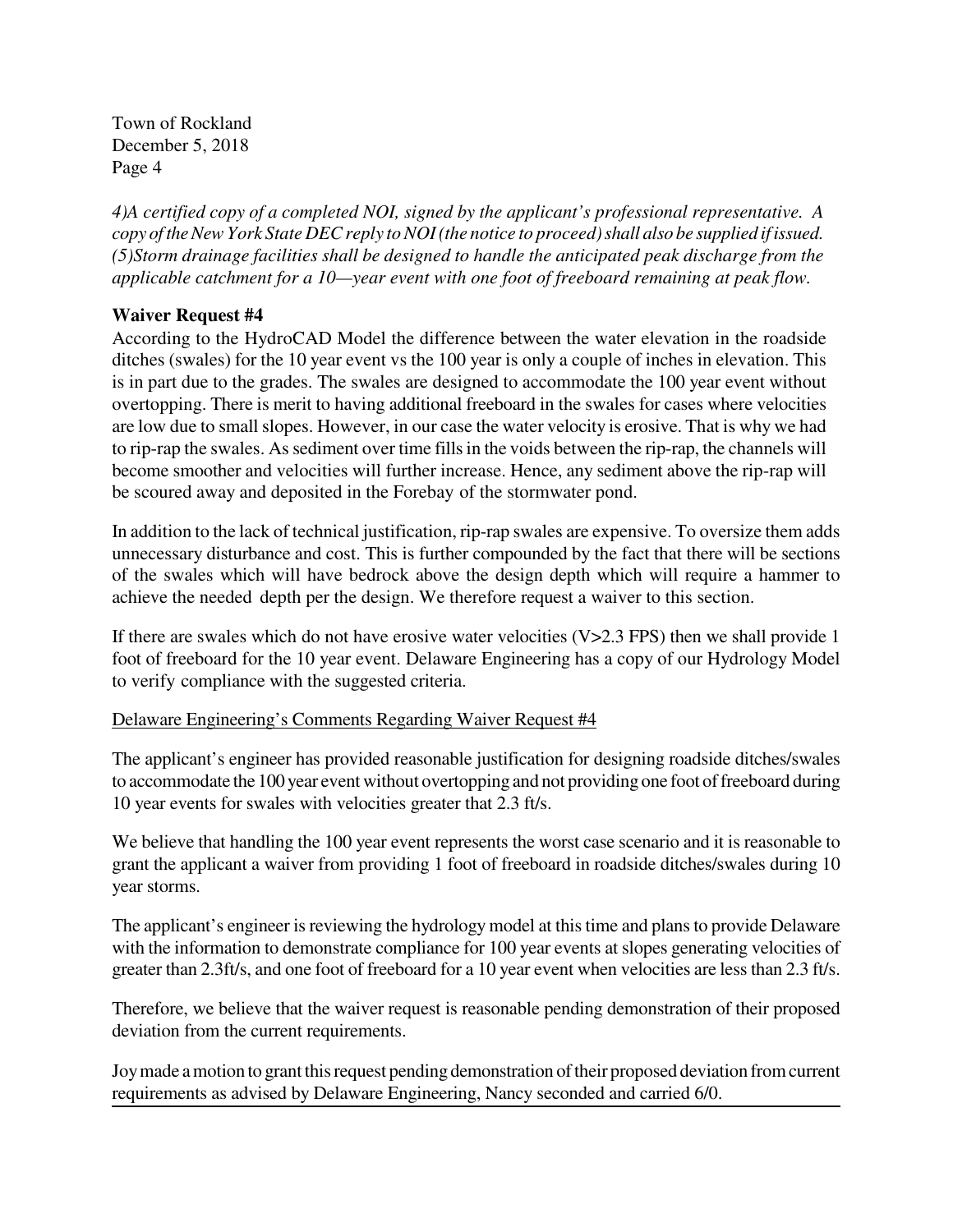*6)All drainage structures required to accommodate stream flows with a cross sectional area less than 25 square feet during a 10-year rainfall event shall be designed and constructed to provide one foot of freeboard during the 10-year rainfall event.*

# **Waiver request #5**

This is not code used over the last 10 years. The rational then and still should be is that small culvert pipes do not convey that much water and are not expensive to replace if washed out. Nevertheless, all of our culverts and associated drainage structures pass the 100 year event without overtopping. We therefore request a waiver to this section

This section of code should be revised unless the Planning Board intends to issue waivers as appropriate.

### Delaware Engineering Comments Regarding Waiver Request #5

The applicant's engineer has provided reasonable justification for Firelight to provide culverts with a cross sectional are less than 25 square feet (5.64' diameter), which will pass the 100 year storm but not one foot of freeboard during a 10-year event.

We believe that handling the 100 year event represents the worst case scenario and it is reasonable to grant the applicant a waiver from providing one foot of freeboard in a 10 year event.

Nancy made a motion to grant this request per engineer's recommendation, Robert seconded and carried 6/0.

*(7)All drainage structures required to accommodate stream flows with a cross sectional area greater than 25 square feet during a 10-year rainfall event, shall be designed to provide two feet of freeboard during a 50-year rainfall event, and safely pass a 100-year rainfall event. Drainage structures in this category shall have a design life of at least 50 years, be designed by a Licensed Engineer and be approved by the Highway Superintendent.*

*(8)Applicants shall use infiltration practices whenever acceptable under DEC guidelines. Applicants shall provide deep test pits and percolation tests in support of this or demonstrate infiltration is not a viable practice for the site in question. Dry grass swales and other similar measures shall also be encouraged wherever practical.*

### **Waiver request #6**

All of our soils are either Class C or D. Infiltration is not an option. We therefore request a waiver from this section.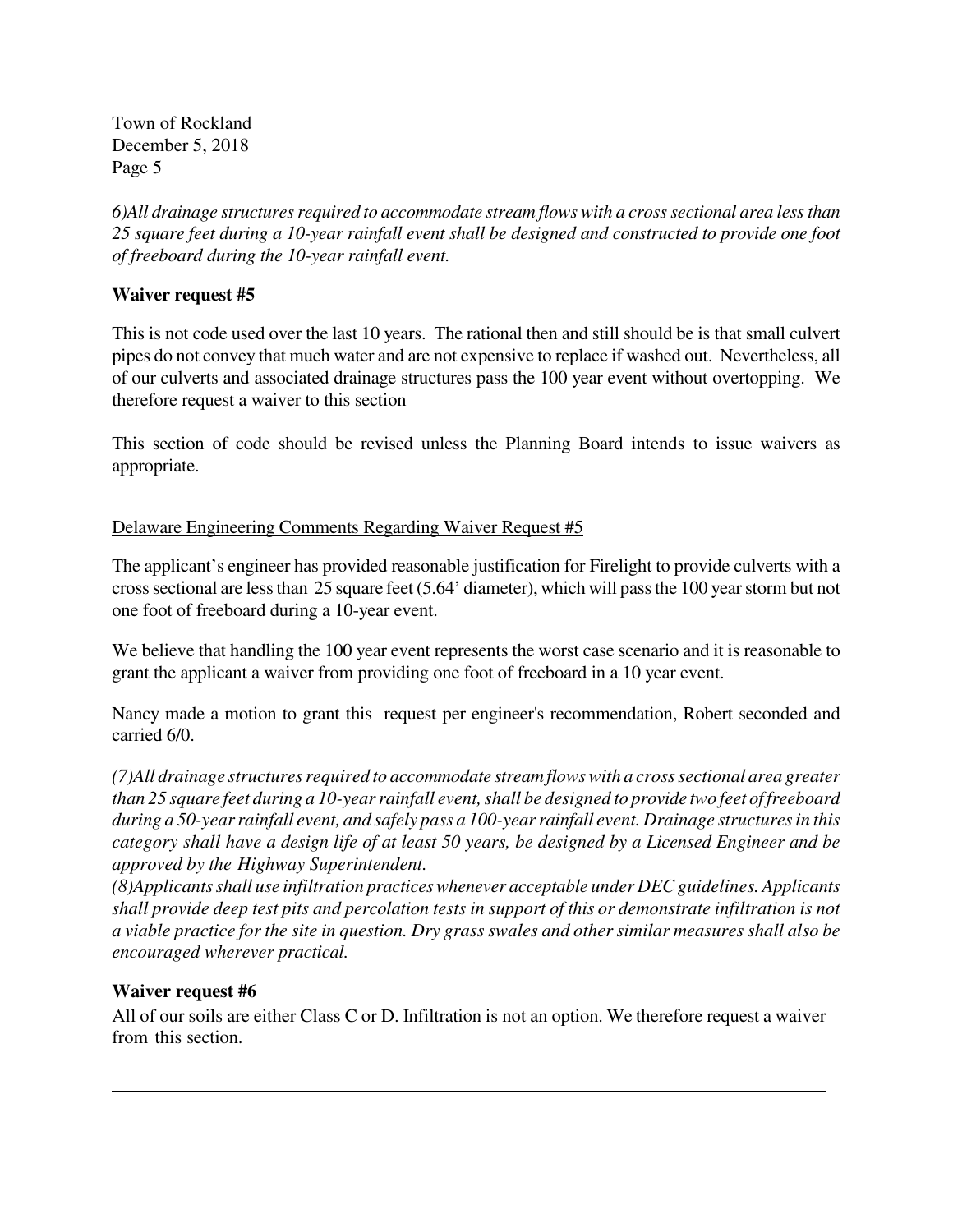#### Delaware Engineering Comments Regarding Waiver Request #6

In recent discussions with the applicant's engineer, we understand the depth to bedrock can be 2' or less, and therefore, depth to groundwater can be 2' or less. Installation of infiltrating devices typically requires greater than 2' of cover as well as 2' of separation from groundwater. As such, no infiltration devices are included in the current stormwater plan.

Therefore, infiltration doesn't appear to be technically feasible. However, we have suggested that the applicant dig test pit holes to confirm depth to bedrock and depth to groundwater in several locations where infiltration may be possible.

In addition, DEC review of the SWPPP may also request infiltration be evaluated.

Therefore, at this time, we recommend that the Town not grant the waiver relative to infiltration until more field data is collected and submitted by the applicant, and NYSDEC has an opportunity to review and comment on the SWPPP.

Joy made a motion to grant this request contingent on the DEC's response, Robert seconded and carried 5/1.

Mr. Illing noted that a correction needs to be made to the SEQR showing the revised size of the equalization tank and re-sent to the interested parties, asking for a 20 day response. There was discussion as to the merits of re-submitting the paperwork. The applicants will confirm with Delaware Engineering as to their desire to re-submit the corrected form.

Mr. Ohman stated that he will proceed with completion of the second and third part of the SEQR for the boards review.

Vice Chairman Barnhart allowed a few questions from the public present. Ms. Tooher, attorney for Mr. Templin asked if and when a public hearing would be held and if it would be posted. Notice will be give and posted on the town web site, in the official town paper and on the bulletin board at town hall. Mr. Barnhart also stated that the town attorney would be responding to Ms. Tooher's letter concerning the towns determination of campgrounds.

Robert Boddy asked about his request for a fence along the property line and if the board members had seen his recent letter - they had not as it came just prior to the meeting via e-mail.

Mr. Templin asked about a fence along his property line as well.

Mr. Eckert made a few comments to the public present stating that this board is doing its due diligence in reviewing this project completely. At the time of the public hearing all interested parties will be given a chance to be heard, e-mails or letters were encouraged and would be reviewed by the board as well.